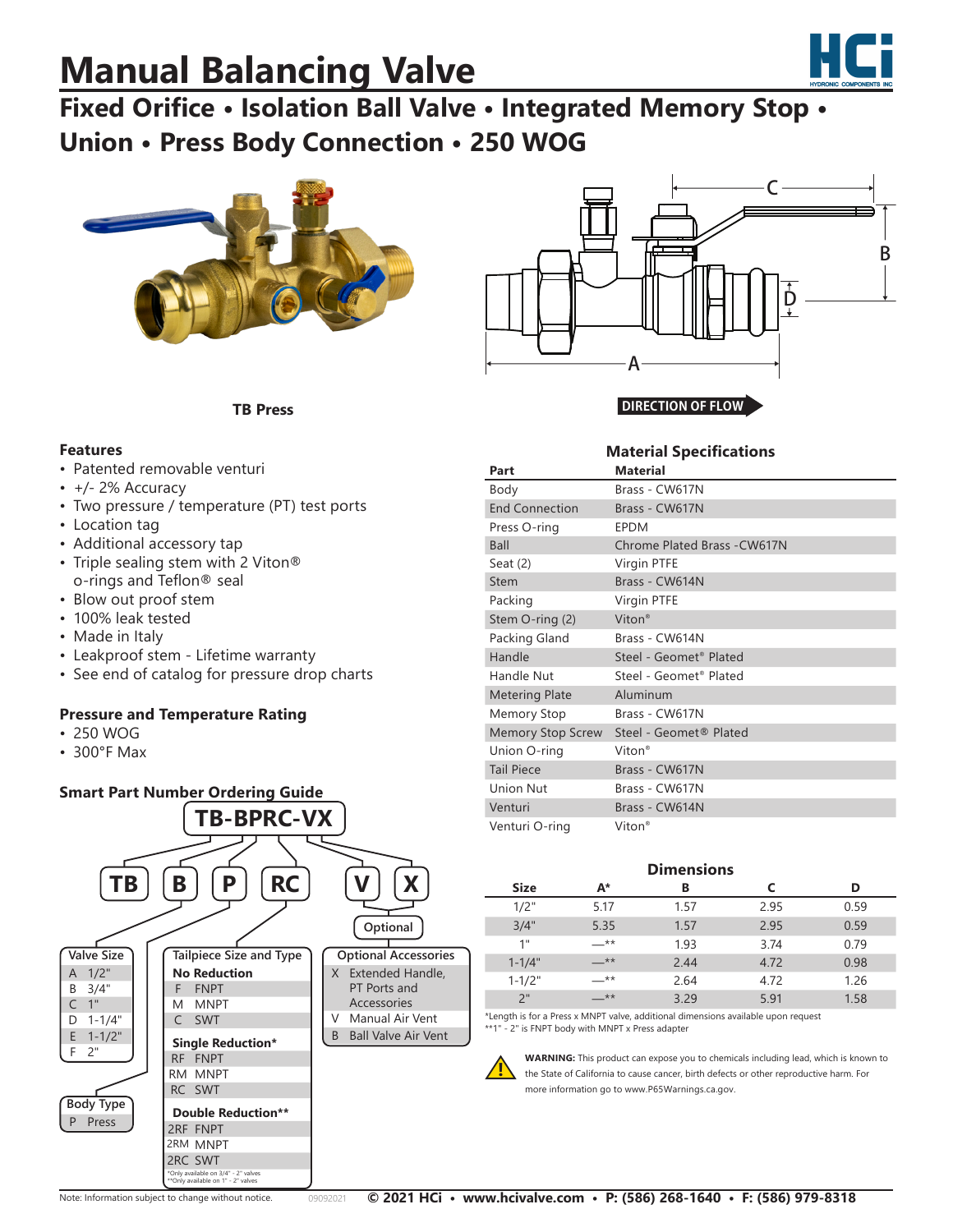## **Pressure Drop Chart T B (1/2" - 1") Terminator B (1/2"- 1")**

**CV of Valves** #3 Venturi: **0.44** #4 Venturi: **1.30** #6 Venturi: **2.65** #7.5 Venturi: **3.61** #9 Venturi: **7.05** #12 Venturi: **11.40** #10 Venturi: **7.05** #14.5 Venturi: **17.6**